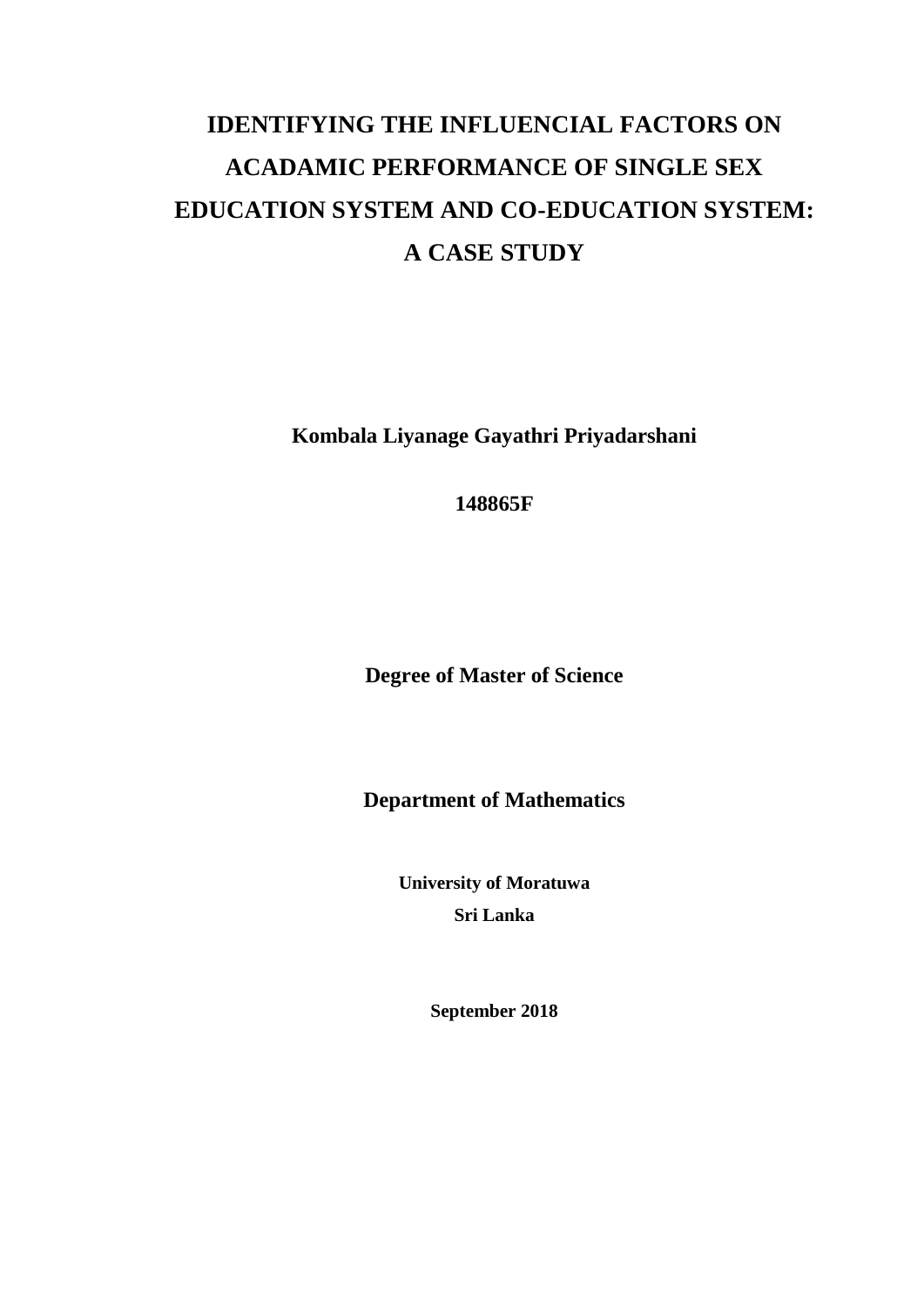# **IDENTIFYING THE INFLUENCIAL FACTORS ON ACADAMIC PERFORMANCE OF SINGLE SEX EDUCATION SYSTEM AND CO-EDUCATION SYSTEM: A CASE STUDY**

**Kombala Liyanage Gayathri Priyadarshani**

**148865F**

**Dissertation submitted in partial fulfillment of the requirements for the** 

**Degree of Master of Science in Business Statistics**

**Department of Mathematics**

**University of Moratuwa Sri Lanka**

**September 2018**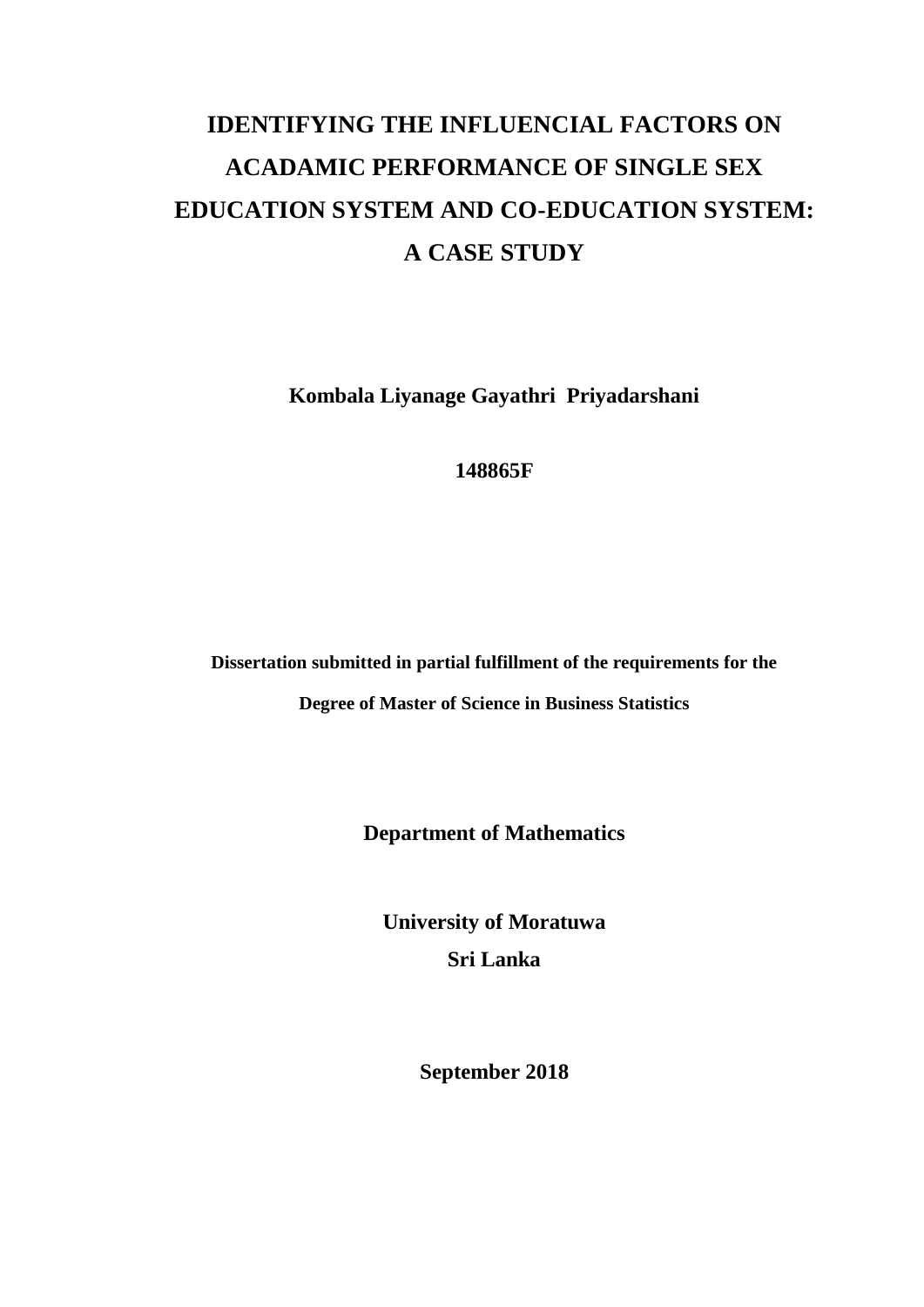#### **DECLARATION**

<span id="page-2-0"></span>I declare that this is my own work and this dissertation does not incorporate without acknowledgement any material previously submitted for a degree or diploma in any other university or institute of higher learning and to the best of my knowledge and belief it does not contain any material previously published or written by another person except where the acknowledgement is made in the text.

Also, I hereby grant to University of Moratuwa the non-exclusive right to reproduce and distribute my dissertation, in whole or in part, in print, electronic or other medium. I retain the right to use this content in whole or part in future works (such as articles or books).

Signature: Date: .09.2018

The above candidate has carried out research for the master dissertation under my supervision.

Name of the Supervisor: Prof. T S G Peiris

Signature of the Supervisor: Date: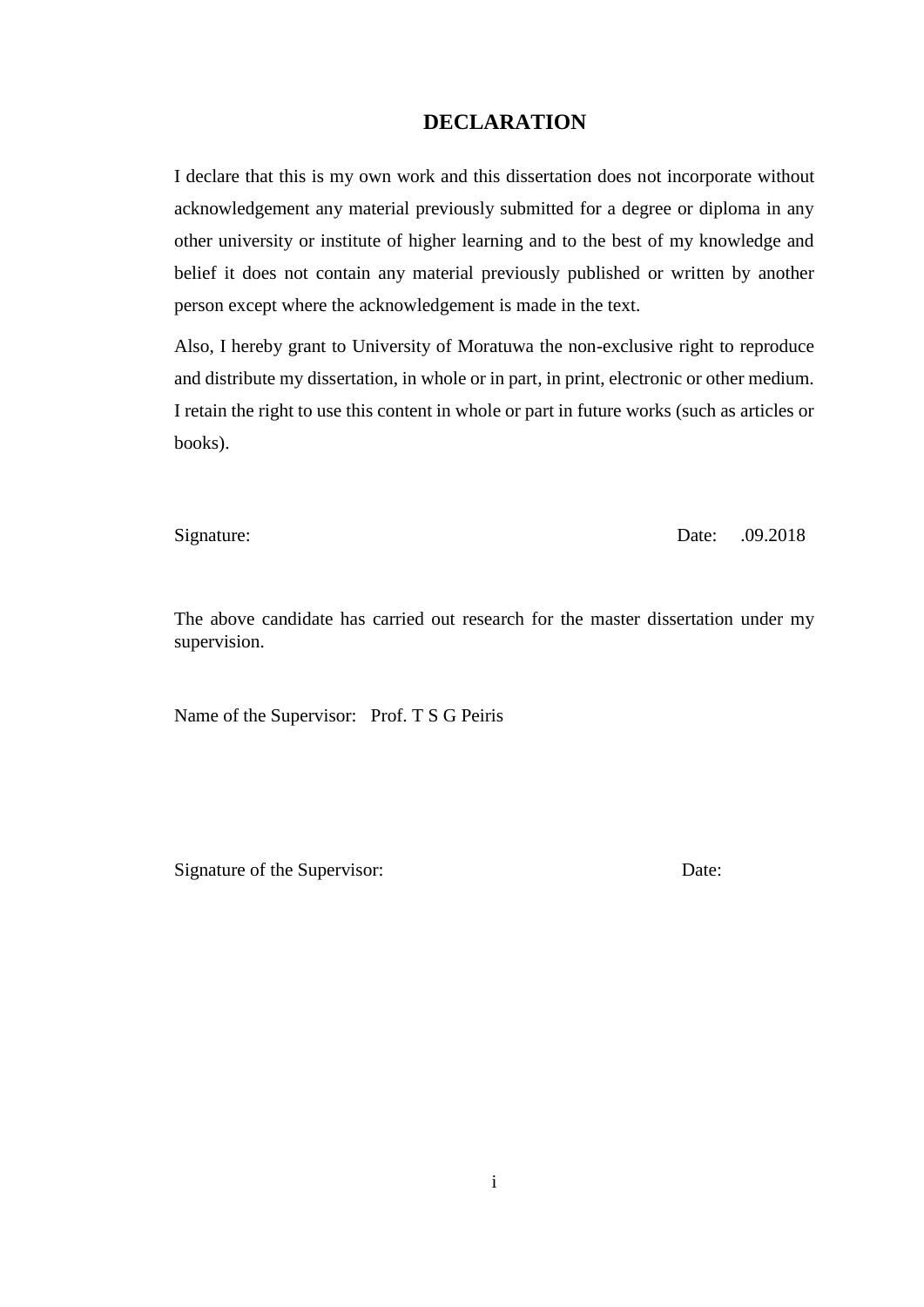#### **ACKNOWLEDGEMENT**

<span id="page-3-0"></span>Amid the difficulties, I was able to pursue the research towards its completion. However, this would not have been possible had it not been for some people who were generous and kind enough to share their time and effort.

First and foremost, I would like to express my sincere gratitude to my advisor Prof. T S G Peiris, Professor in Applied Statistics, Department of Mathematics, University of Moratuwa for his patience, motivation, and immense knowledge. His guidance helped me all thorughout research and writing of this dissertation.

Mr. K M H Bandara, Former Commissioner (Technical) of Examinations and all officers in the Department of Examinations who helped me by providing information for success in my previous research deserve my sincere thanks. Also I would like to thank officers in IT unit in Colombo Zonal Education Office for their support during my Diploma Project.

I would like to thank my officemates and my friends who rendered support for this research.

Finally, I must express my very profound gratitude to my mother for providing me with boundless support and continuous encouragement throughout my years of study and through the process of research.

At the end of my thesis, I am also pleased to express my thanks to all those who contributed in many ways to the success of this study.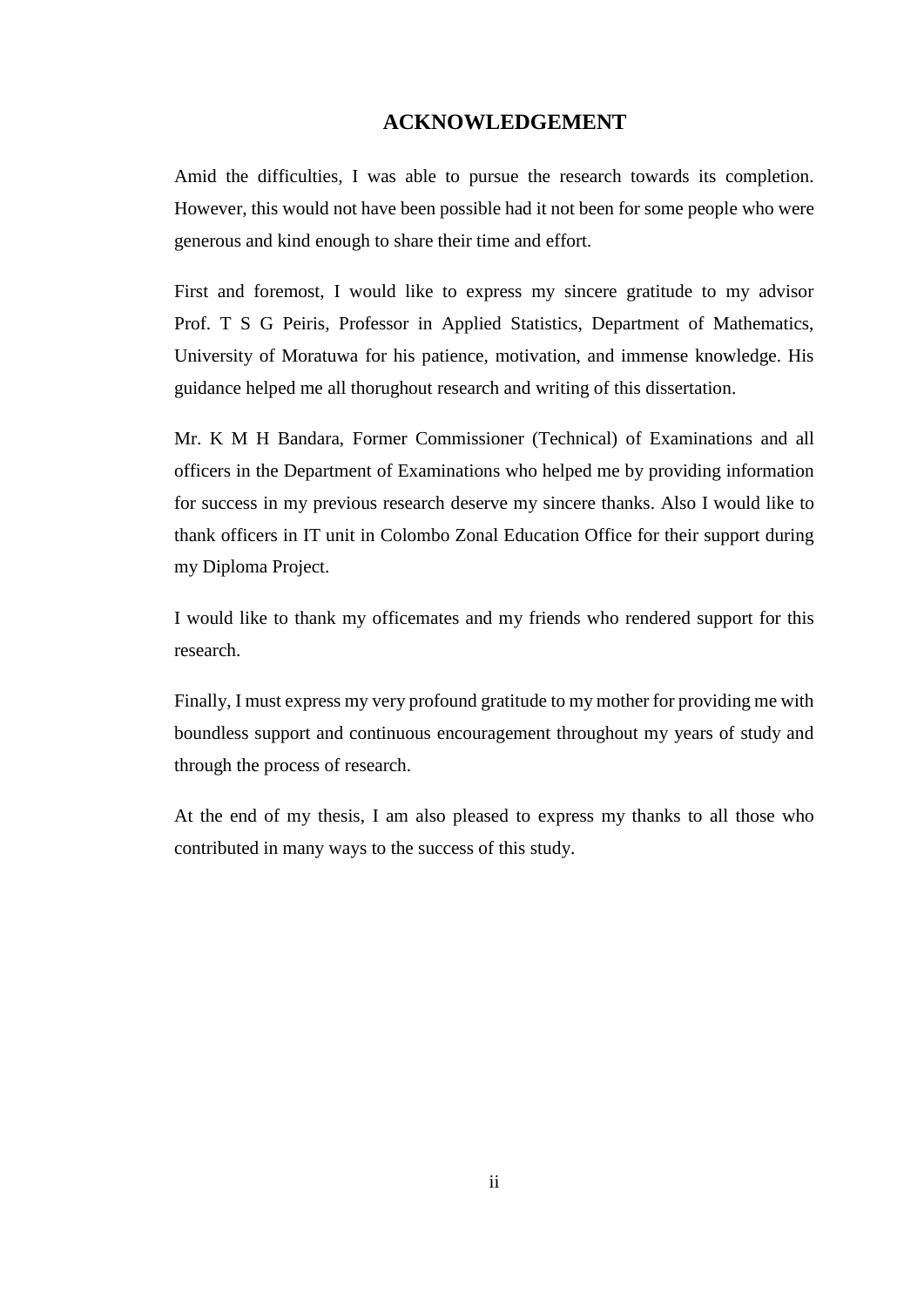#### **ABSTRACT**

<span id="page-4-0"></span>Sri Lankan society expects each and every one to be a higher achiever in each level of the process of formal education. Government of Sri Lanka has enshrined the right to free education in the constitution. In previous studies it had been found that academic performance of single sex education system is significantly better than that of co-education system in Colombo Education Zone (CEZ). The purpose of this study was to identify the influential factors on academic performance of single sex education system and co-education system. For this study 300 senior secondary level students from 10 schools in CEZ were selected. The sampling procedure was Purposive Stratified Random Sampling. Primary data were collected through a structural questionnaire consisting of 24 questions with 4-point likert Scale. Secondary data were collected from Department of Examinations and Colombo Zonal Education Office. It was found that the student performance in single sex education schools is significantly higher than that in the co-educational schools. Exploratory Factor Analysis (EFA) was carried out to extract factors as all criteria for EFA satisfied the observed data. The six factors identified are competitiveness, cooperation, teachers' dedication, confidence, addiction and peer effects. These factors were found to be invariant of the three types of orthogonal rotations namely Varimax, Equamax and Quartimax and the two types of factor extraction methods named Principle Component Factoring (PCF) and Principal Axis Factoring (PAF). The first factor, competitiveness consists of the three variables namely: satisfied on academic activities, enthusiastic to get high marks, enthusiastic to answer the question and competitive in studies. The second factor, cooperation consists of group study, coverage of missed lessons, sharing knowledge, sensitive to the issues of friends, and assistance to the issues of friends. Teachers' dedication consists of teachers' timely attendance to the classes, covering the syllabus and finding additional time to cover syllabus. The confidence factor consists of mobile phone usage and time spent in social websites. Fifth factor consists of answering the questions without any hesitation, others' attention and confidence on passing the examinations. Factor six consists of competitiveness in extra-curricular activities, bringing friends to correct the path and spending leisure time with friends. It is recommended that these results be used effectively by decision makers for the development of the senior secondary level education system in CEZ and to carry out similar studies in other educational zones in Sri Lanka

**Keywords:** Academic Performances, Co-education System, Factor Analysis, Senior Secondary Level Students, Single Sex Education System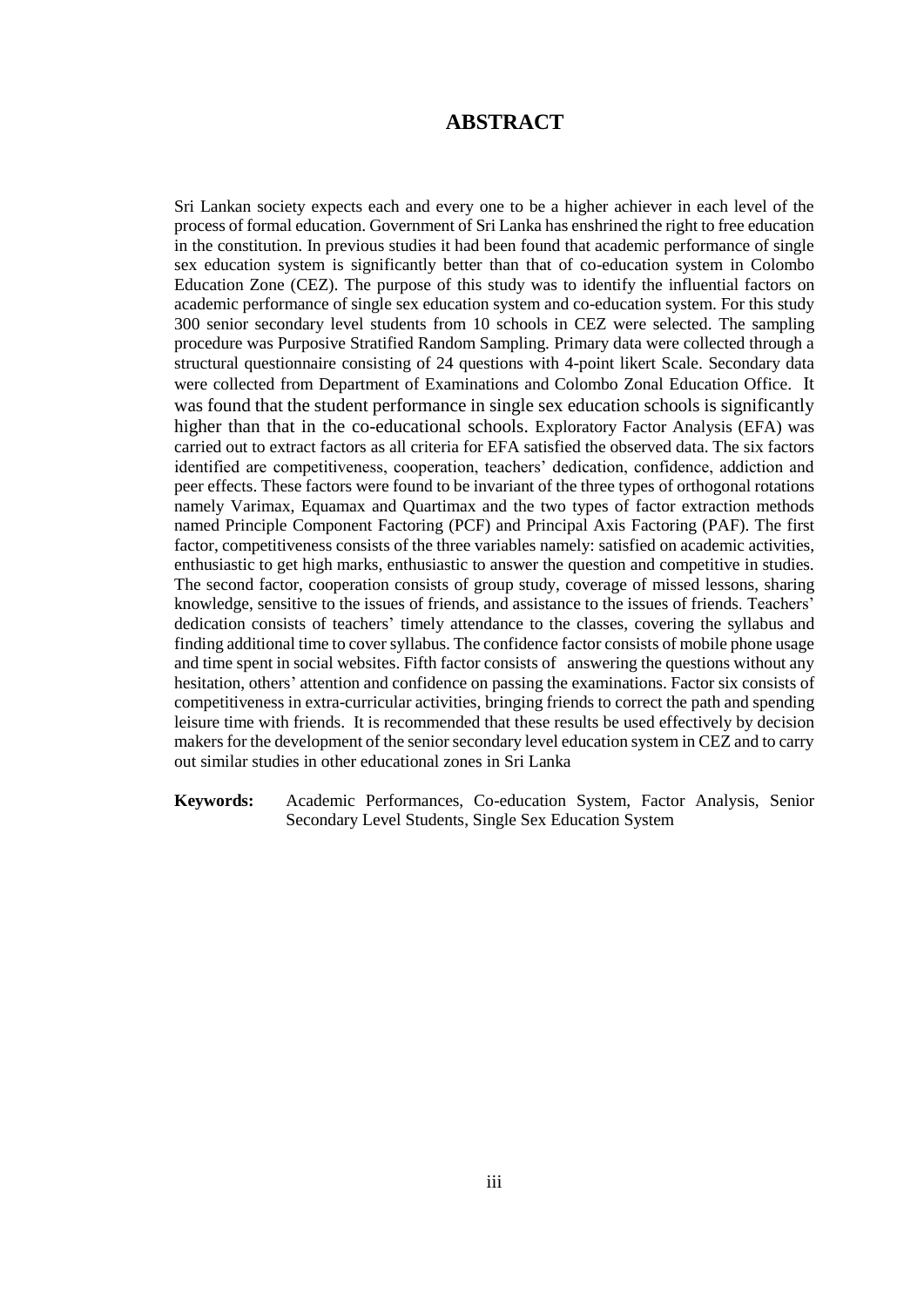## **TABLE OF CONTENT**

<span id="page-5-0"></span>

| 1.1                                                                              |  |
|----------------------------------------------------------------------------------|--|
| 1.2                                                                              |  |
| 1.3                                                                              |  |
| 1.4                                                                              |  |
| 1.5                                                                              |  |
| 1.6                                                                              |  |
| 1.7                                                                              |  |
| 1.8                                                                              |  |
| 1.9                                                                              |  |
|                                                                                  |  |
| Academic Performance in Single Sex Schools and Co-educational Schools 10<br>2.1  |  |
| 2.2<br>Factors behind Different Academic Performance in Single Sex Educational   |  |
|                                                                                  |  |
| Other Studies Related to Systems of Single Sex Education and Co-education<br>2.3 |  |
|                                                                                  |  |
| 2.4                                                                              |  |
|                                                                                  |  |
| 3.1                                                                              |  |
| 3.2                                                                              |  |
| 3.3                                                                              |  |
| 3.4                                                                              |  |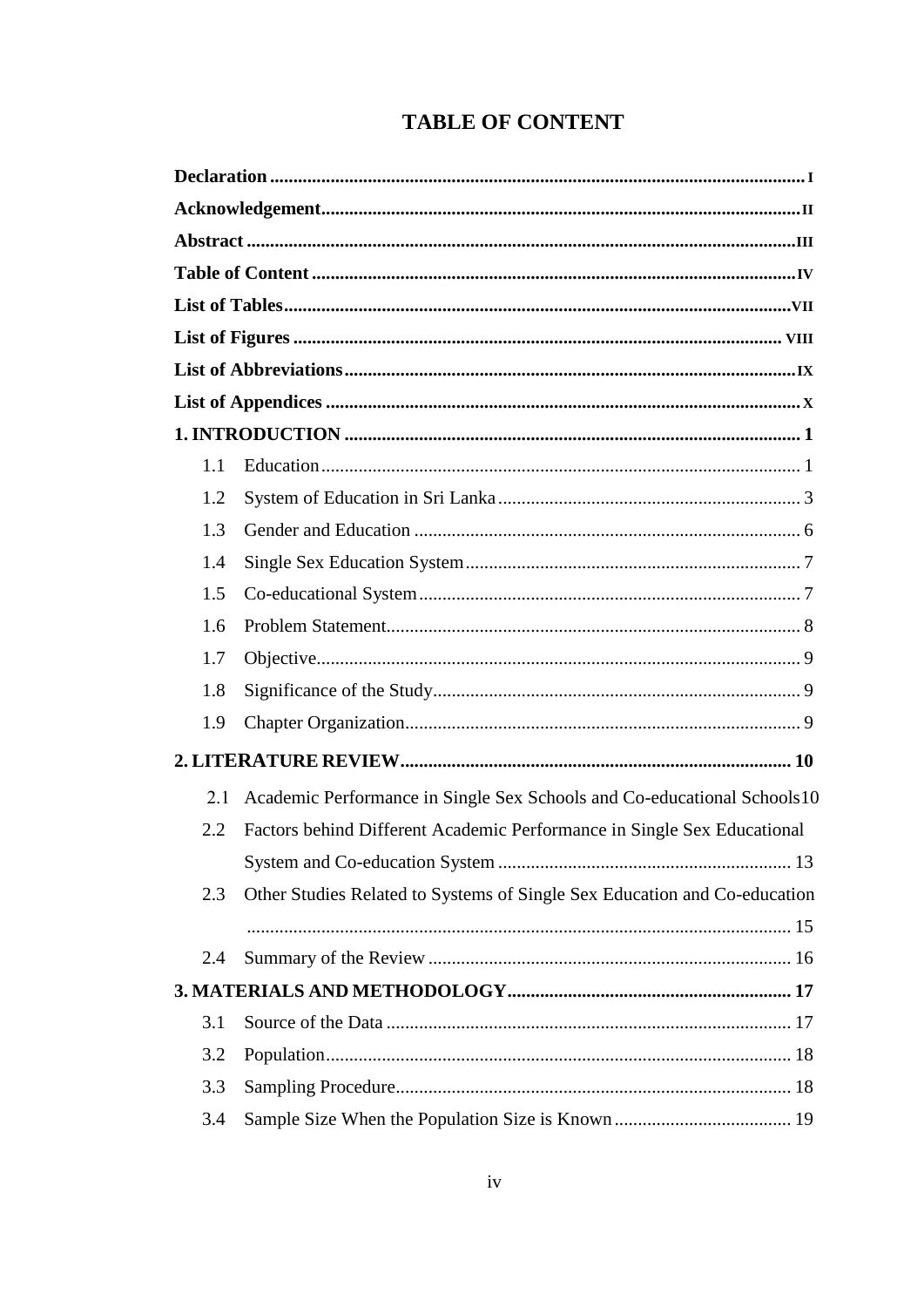| 3.5 |                                                                             |  |
|-----|-----------------------------------------------------------------------------|--|
| 3.6 |                                                                             |  |
| 3.7 |                                                                             |  |
|     | 3.7.1                                                                       |  |
|     | 3.7.2                                                                       |  |
|     | 3.7.3                                                                       |  |
|     |                                                                             |  |
|     |                                                                             |  |
|     |                                                                             |  |
| 4.1 |                                                                             |  |
|     | Distribution of Co-educational Schools and Single Sex Schools in<br>4.1.1   |  |
|     |                                                                             |  |
|     | 4.1.2                                                                       |  |
|     | Results of G.C. E (O/L) Examination in Colombo Educational Zone in<br>4.1.3 |  |
|     |                                                                             |  |
|     |                                                                             |  |
|     |                                                                             |  |
|     | 4.1.6 Comparison of Response of Female Students in Co-educational Schools   |  |
|     |                                                                             |  |
|     | 4.1.7 Comparison of Response of Male Students in Co-educational Schools     |  |
|     |                                                                             |  |
| 4.2 |                                                                             |  |
|     |                                                                             |  |
|     |                                                                             |  |
|     |                                                                             |  |
| 4.3 |                                                                             |  |
|     |                                                                             |  |
|     |                                                                             |  |
|     |                                                                             |  |
|     |                                                                             |  |
| 4.4 |                                                                             |  |
| 4.5 |                                                                             |  |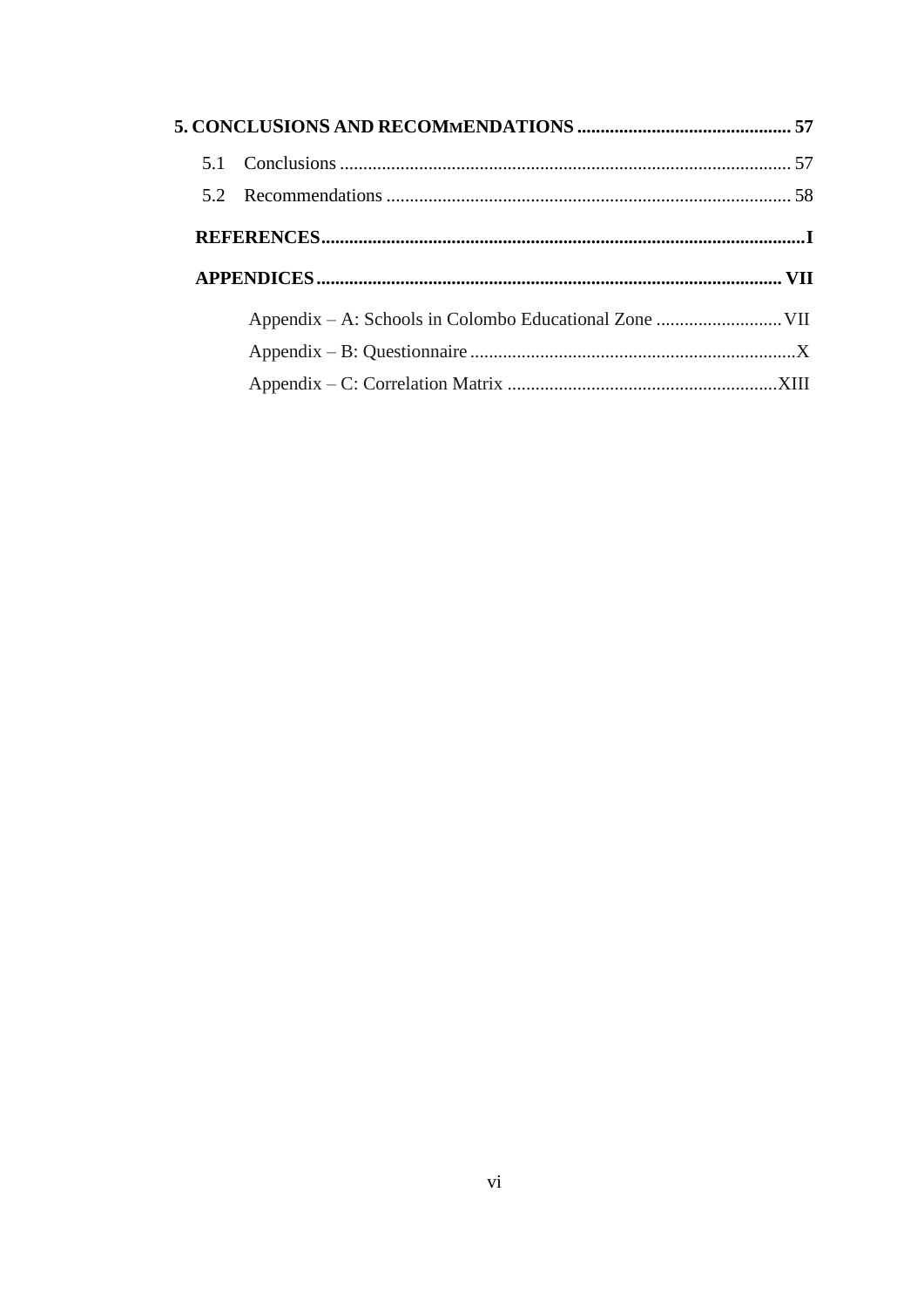## **LIST OF TABLES**

<span id="page-8-0"></span>

| Table 4.1: Results of G.C. E (O/L) Examination in Colombo Educational Zone in year |  |
|------------------------------------------------------------------------------------|--|
|                                                                                    |  |
|                                                                                    |  |
|                                                                                    |  |
|                                                                                    |  |
|                                                                                    |  |
| Table 4.6: Initial and Final Communalities for Selected Variables 38               |  |
|                                                                                    |  |
|                                                                                    |  |
|                                                                                    |  |
| Table 4.10: Factor Loadings of 6-factor Model [PCF & Verimax] 44                   |  |
|                                                                                    |  |
| Table 4.12: Factor Loadings of 6- Factor Model [PCF & Quartimax] 46                |  |
| Table 4.13: Factor Loadings of 6- Factor Model [PCF & Equamax] 48                  |  |
| Table 4.14: Factor Loadings of 6- Factor Model [PAF & Varimax] 50                  |  |
| Table 4.15: Factor Loadings of 6- Factor Model [PAF & Quartimax] 51                |  |
|                                                                                    |  |
| Table 4.17: Summary of Different Factor Rotation Methods and Different Extraction  |  |
|                                                                                    |  |
| Table 4.18: Factor Score Coefficient Obtain under PCF & Verimax Rotation56         |  |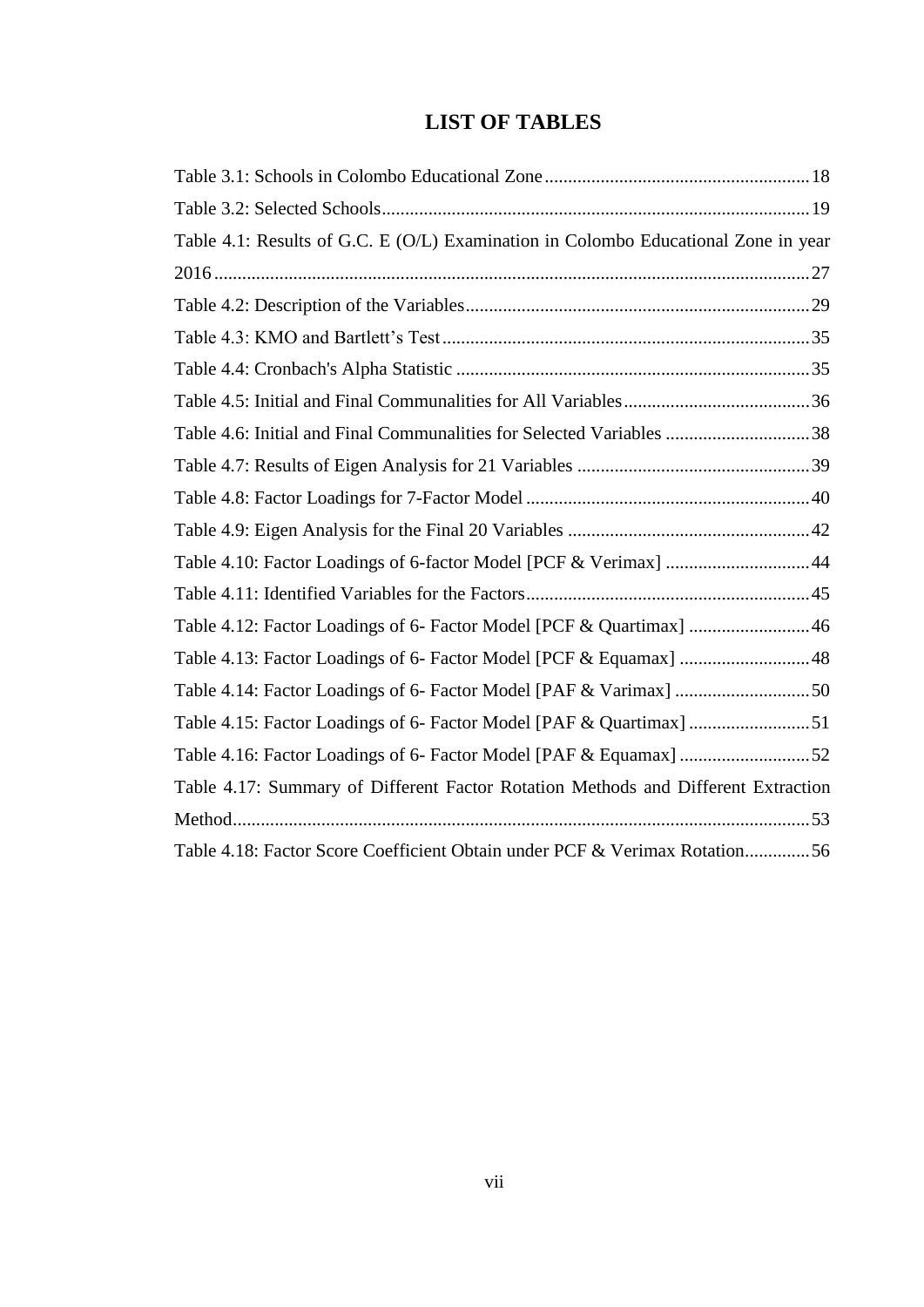## **LIST OF FIGURES**

<span id="page-9-0"></span>

| Figure 4.1: Number of Schools in Colombo Educational Based on School Type 26          |
|---------------------------------------------------------------------------------------|
|                                                                                       |
| Figure 4.3: Results of G.C.E (O/L) Examination According to the Type of Schools in    |
|                                                                                       |
|                                                                                       |
| Figure 4.5: Answers of Female Students in Co-educational Schools & Single Sex Schools |
|                                                                                       |
| Figure 4.6: Answers of Male Students in Co-educational Schools & Single Sex Schools   |
|                                                                                       |
|                                                                                       |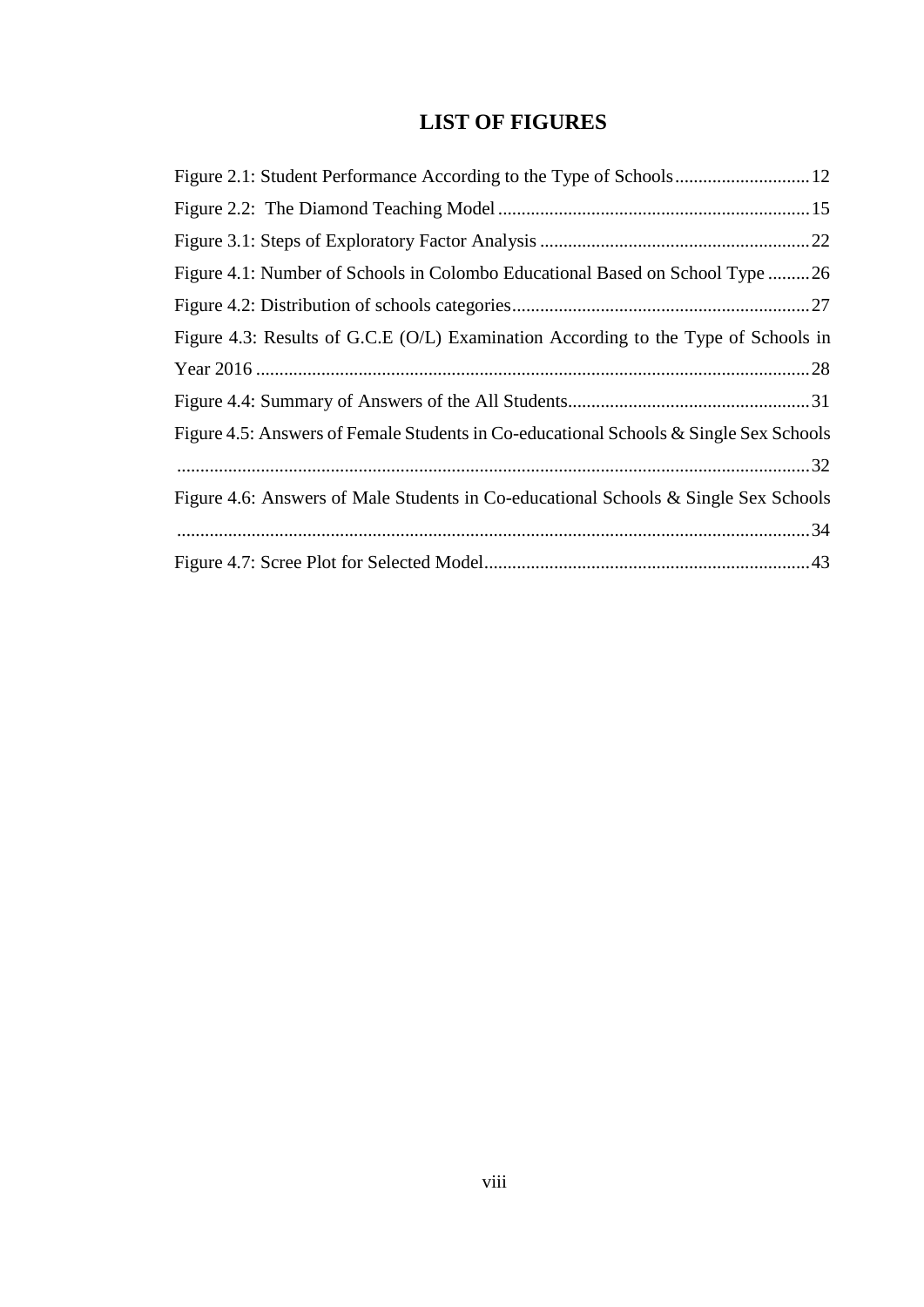### **LIST OF ABBREVIATIONS**

- <span id="page-10-0"></span>CEZ - Colombo Educational Zone
- CFA Confirmatory Factor Analysis
- EFA Exploratory Factor Analysis
- PCF Principle Component Factoring
- PAF Principal Axis Factoring